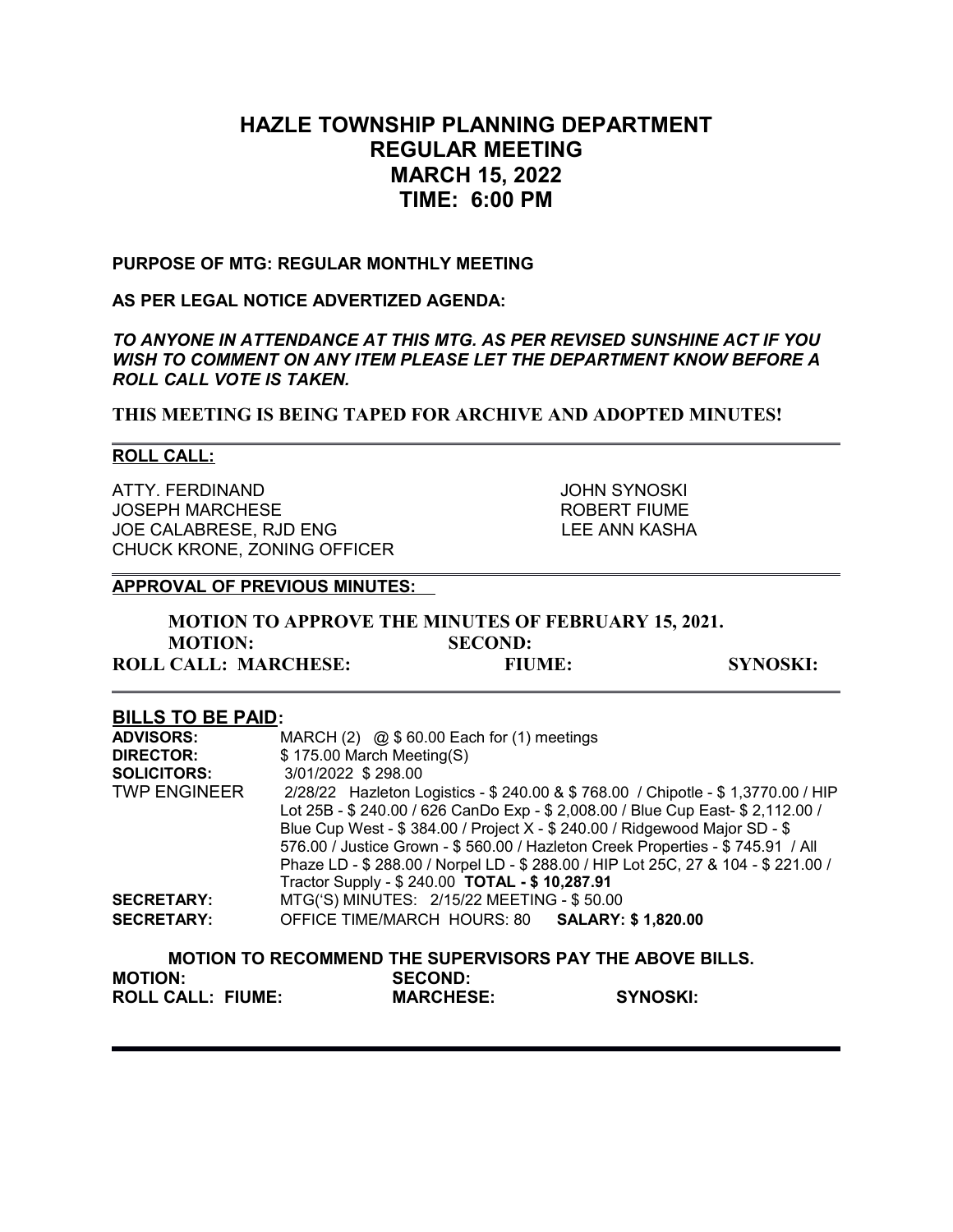### **EXTENSIONS OF TIME**

Hazle NPDES 90 day extension to expire March 15, 2022 Angelo LD 90 day extension to expire April 19, 2022 Umbriac Storage Units Major LD – 90 Day ext – To expire May 15, 2022 Ridgewood Sunburst Phase SD – 90 Day Ext to expire May 15, 2022

# **PLANS FOR APPROVAL**

#### **HAZLE NPDES LD – PARKING LOT ADDITION ACCEPTED 3/16/21**

**RECEIVED:** Cover Letter / Application / Checklist / Stormwater MGT Permit / Fee Schedule & Summary SHT / Recreation Fee \$ 1,050.00, STW \$ 1,450.00, \$ 3,643 LD FEE / Signed Applicant Acknowledgement / Signed Developer's Agreement to Pay all Fees / Deed(S) / Waiver Request of Section(s) 301.C, 302 & 303 – Requirement of a Separate Sketch, Preliminary & Final Submissions / Corr to Zoning & RJD / Plans /  $3/15/21$  Zoning Review (I-1) – In Compliance /  $3/29/21$  RJD Review #1 – (9) General Comments, (2) Zoning Comments, (36) SALDO Comments & (8) STW Comments / Crossroads Group - 6/15/21 Request for a 90 Day Ext of time – Granted 6/15/2021 to expire September 21, 2021 / 6/23/21 LCD Technical Deficiency Letter / 9/21/21 Additional 90 day Extension of time granted, to expire  $12/21/21/9/30/21$  LCD – E & S Approval /  $12/16/21$  Additional 90 Day Ext of time granted to expire 3/15/2022 **/ 3/10/22 Request for an additional 90 day extension of time /** 

|                               |               | Motion to grant the request of Hazle NPDES for an additional 90 day extension of time to |
|-------------------------------|---------------|------------------------------------------------------------------------------------------|
| expire June 21, 2022. Motion: |               | Second:                                                                                  |
| <b>Roll Call: Marchese:</b>   | <b>Fiume:</b> | Synoski:                                                                                 |

#### **RICHARD E ANGELO APARTMENTS PRELIMINARY/FINAL MAJOR LAND DEV.**

**ACCEPTED: 4/20/21 RECEIVED:** Application / Checklist / Airport Hazard Zone Notification / Wetland Fact Sheet / Fee Schedule & Summary sht / \$ 2,815.00 LD Fee & \$ 100.00 Recreation Fee / Application to Luzerne County / Signed Applicant Acknowledgement / Signed Developers Agreement to pay all fees / Signed Certificate of Ownership / Post Construction Stormwater Mgt Report/ Plans / 5/5/2021 Luz Cty Planning – (3) Comment / 5/4/21 Barry Isett -Luz Cty Eng – (13) Saldo Comments - (14) General Comments & (14) STW Comments  $/5/20/21$  Hazle Twp Fire Chief Review – (3) comments / 7/19/21 Brinkash & Assoc Inc. – Request for a 90 day Extension of time / 90 Day Ext of time granted 7/20/21 – To expire 1/18/22 / **Additional 90 Day Ext of time granted – to expire April 19, 2022**

#### **PROPOSED IS A 16 UNIT APARTMENT COMPLEX ON HOLLYWOOD BLVD.**

#### **Umbriac Storage Units Major LD Accepted 8/17/2021**

**Received:** Letter of Transmittal / Application / Checklist / Fees \$ 3,395.00 / Stormwater Appliction / Wetland Fact Sheet / Fee Schedule & Summary Sheet / Signed Aplicant Acknowledgement / Signed Developer's Agreement to pay all fees / Deed / FAA Determination / Wetland Report / E&S Con trol Plan / HOP Plans / Land Development Plans / Waiver Request – Requirement for a Preliminary Submission / HOP Plans SHTS 1 thru 5 & Land development Plans SHTS 1 thru 13 / 8/6/21 Zoning Review – Needs Zoning Hearing Board Approval for Parking & access Road width / 8/12/21 Luzerne Cty Planning Review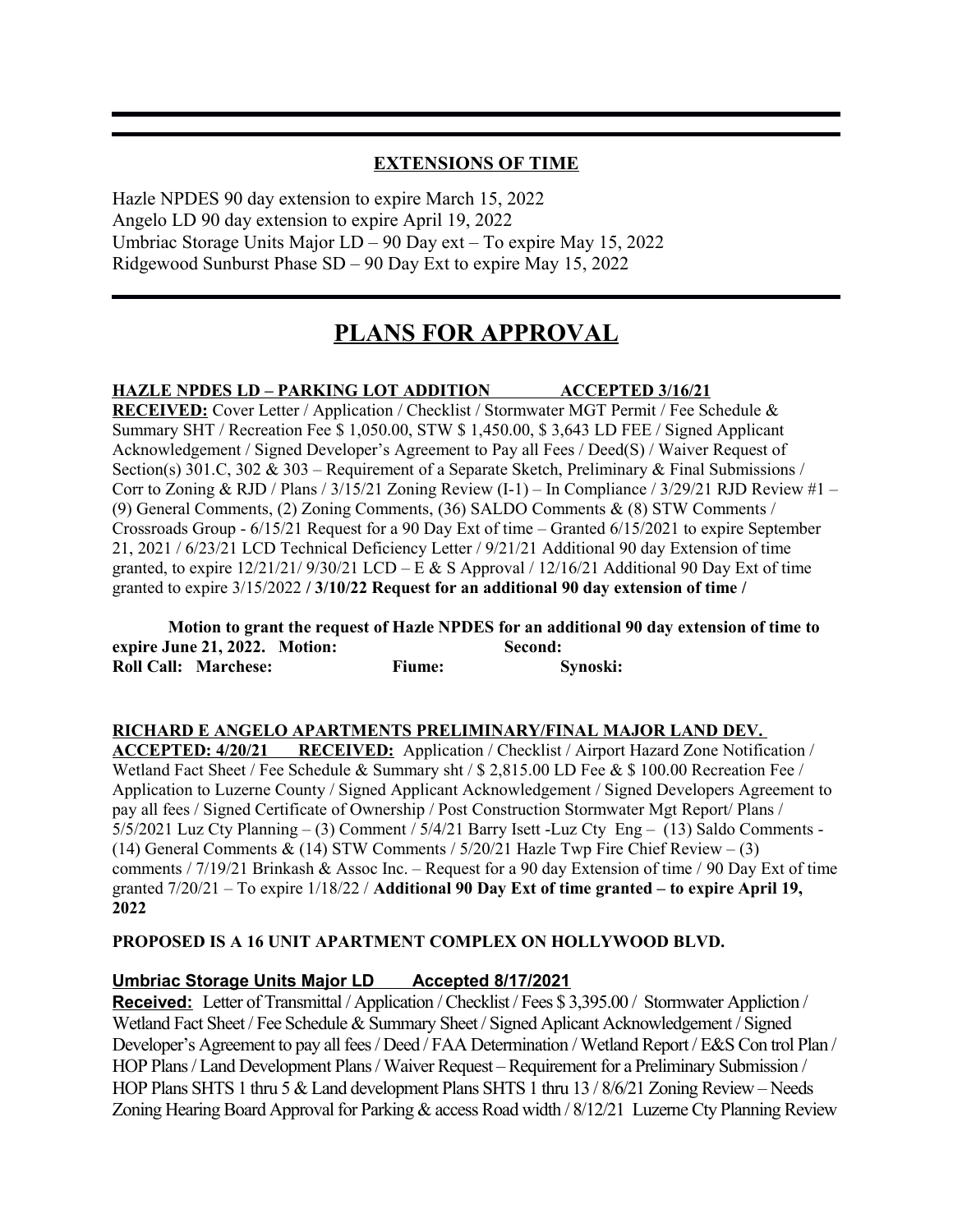$-(3)$  comments & Engineering  $8/11/21 - (8)$  Zoning comments  $-(37)$  Saldo comments & (10) Stormwater comments / 11/10/21 RJD Review  $#2 - (12)$  comments / 11/17/21 Zoning Review  $#2 -$ Driveway access width has been addressed – altered to 24' feet – Parking variance will still be required **/ Waiver Requests granted 11/16/21:** (1) Sec 203 & 301.C Submission of a Preliminary Plan, (2) 813.1 & 1009 Concret curbs along parking lot & (3) 813.2 Concrete Sidewalks are required  $/$  90 Day Ext of time to expire February 15, 2022 / 1/13/22 HT Fire Chief No Findings one Note / 2/14/22 CAN Request for a Day Ext of time / **Additional 90 Day Extension to Expire May 15, 2022** / 3/8/2022 CAN This plan is to be considered Preliminary only at this time – they plan to construct site improvements substantially & obtain final approval prior to building permit application  $/ 3/11/22$  RJD Rev #3 (6) comments

Proposed is to construct (3) Storage Units on a 2.72 Acre Parcel located on SR 940 in Ebervale

#### **Ridgewood Sunburst Phase – Preliminary Subdivision Plan ACCEPTED: 11/16/2021**

**RECEIVED:** Application / Checklist / Fees - \$ 4,230.00 SD Fee & \$ 3,700.00 Recreation Fee / Stormwater Permit Application / Airport Hazard Zone Application / Wetland Fact Sheet / Fee Schedule & Summary sheet / Signed Applicatn Acknowledgement / Signed Developer's Agreement to Pay All Fees / !0/8/21 Sparnon Wetland Services, Inc – Wetland Determination / Deed(s) / Post Construction Stormwater Management Report / Drainage Plans / Subdivision Plans / Application to Luzerne County / 11/30/2021 Zoning Review – In Compliance / 1/10/22 RJD Rev. (29) General Comments, (3) Zoning Comments (85) SALDO comments & (9) STW comments / 2/14/22 Brinkash & Assoc request for a 90 day Ext of time to Expire May 10, 2022 / 90 Day Extension of time to expire May 15, 2022

#### **Proposed is to create 37 Single Family Residential Lots with associated infrastructure on Lands owned by A & J Zelenack Development Inc in Ridgewood Development.**

**Lukashunas Minor Subdivision & Lot Consolidation Kibedi & Conter Accepted 12/16/2021 RECEIVED:** Transmittal Letter / Transmittal Letter to Luzerne County / Application / SD Fee \$ 700.00 / Applicant Checklist / Certificate of Ownership /Wetland Fact Sheet / Signed Developer's agreement to pay all fees / Fee Schedule & Summary Sht / Deed (s) / Legal Description New Lot 1 & New Lot  $3/1/14/22$  RJD Review  $\#1 - (1)$  General & (2) SALDO comments  $/1/17/22$ Zoning review – Not in compliance – existing structure is not in compliance – a Revers Subdivision should be applied for to combine with existing  $\frac{\log(x)}{x}$ 

Proposed is to create two new lots from the lands Of Lukashunas (New Lot 1 & New Lot 2). Then combine new lot 2 with lots of Kibedi & Conter to create New Lot 3. New Lot 1 will be residual lands of Lukashunas.

**Blue Cup Ventures – East Preliminary/Final Major Land Development Accepted 2/15/2022 Received:** Transmittal Letter / Application / LD Fee - \$ 10,517.00 , STW Fee - \$ 1,500.0 & Recreation Fee - \$2,550.00 / Applicant Checklist / Stw Permit Application / Waiver Requests Sec 400 – Requirement of a Preliminary Plan submission , Sec 813 – Requirement of Sidewalks along Roadway & 818.3.4.a – Light Fixture Height requirement of 20' max- They are requesting 30' / Wetland Fact Sheet / Signed Developer's agreement to pay all fees / Signed Applicant Acknowledgement / Luzerne Cty Plannuing & Engineering Application / Fee Schedule & Summary Sht / Deed (s) / Agreement of Sale & Purchase / Aquatic Resource Delineation / PNDI Search / Post Construction Stormwater Mgt Report / 7/9/2020 – PPL Wil serve letter,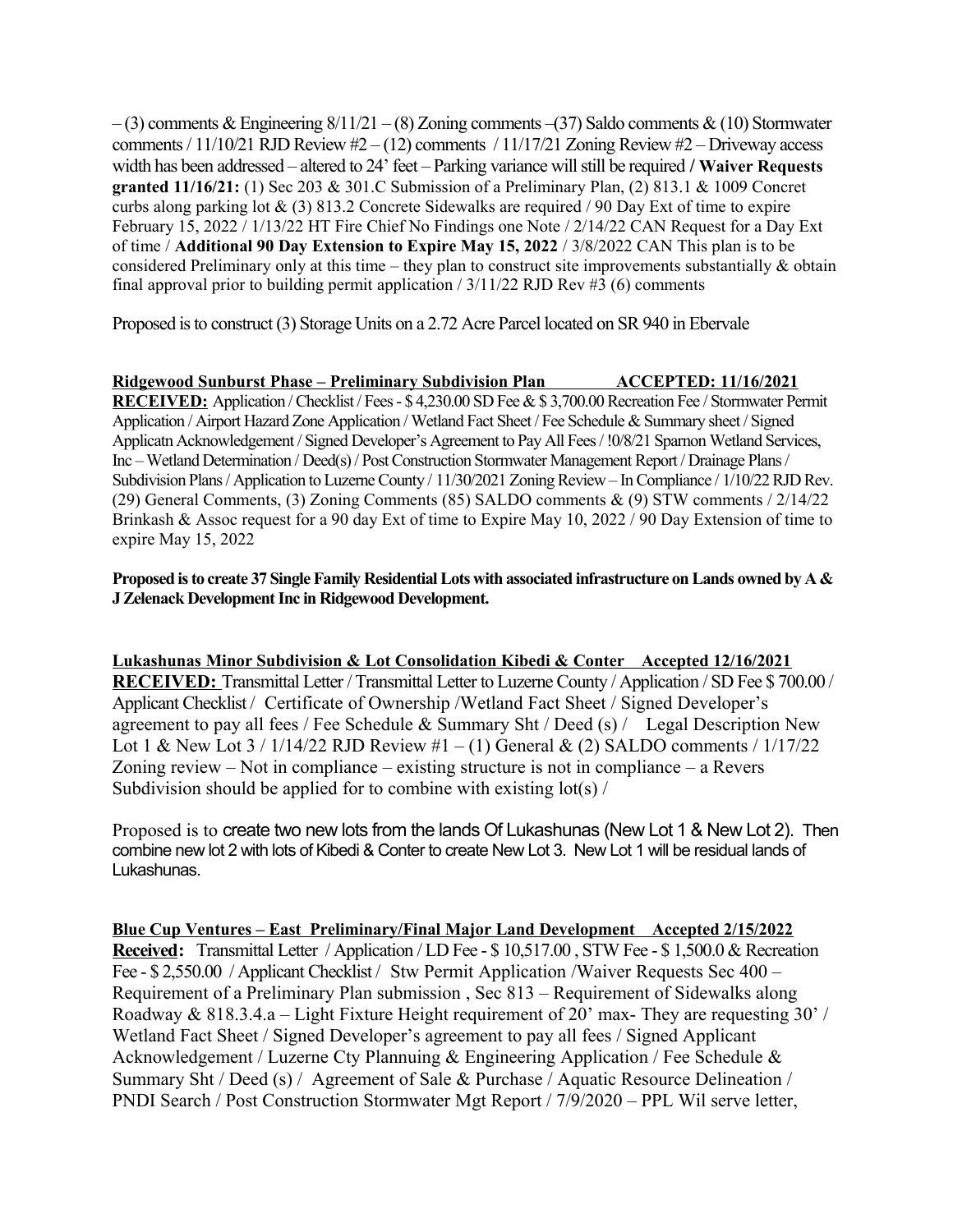7/13/2020 GHJSA – Applicant must appl to the Mu icipal authority of Hazle Township for edu allocation & Planning Module approved prior to application to GHJSA / 7/22/20 HCA has capacity to supply water for fire & domestic service / 11/2/2020 UGI – Natural gas available for this site /Plans / CC to Zoning Office & Fire Chief / 3/7/22 ZHB variance approval to reduce parking spaces /  $3/7/22$  Zoning Officer – (I-1) In compliance /

# **NEW PLANS RECEIVED**

**HAYDEN POWER GROUP PRELIMINARY/FINAL MAJOR LAND DEV. SUB: 03/02/22 RECEIVED:** Transmittal Letter / Application / Checklist / Drainage Plan Application / Stormwater Management Application / Signed certificate of Ownership / Project Narrative / Fee Schedule & Summary Sheet - \$ 3,562.00 LD Fee, \$ 1,500.00 STW Fee & \$ 550.00 REC Fee / Signed Applicant Acknowledgement / Signed developer's Agreement to pay all fees / SUBMISSION TO LUZERNE COUNTY / NPDES APPLICATION / 1/27/2022 UGI – GAS AVAILABLE / 2/3/22 PPL – ELECTRIC AVAILABLE / 1/26/22 DESIGN BLD REQUEST TO HCA FOR WATER SERVICE / DEED / POST CONSTRUCTION STORMWATER MANAGEMENT REPORT/ E&S CONTROL REPORT / PRE DEVLEOPMENT DRAINAGE AREA PLAN / PLANS / CORR TO RJD, ZONING & FIRE CHIEF /

**Proposed is to construct (2) new commercial facilities. (1) 51,870 SF building & one future 2,475 SF retail building on a 10.57 acre parcel located on the Airport Beltway.**

| Motion to accept the Hayden Power Group Preliminary/Final Major Land |               |          |
|----------------------------------------------------------------------|---------------|----------|
| Development as a complete application. Motion:                       |               | Second:  |
| <b>Roll Call: Marchese:</b>                                          | <b>Fiume:</b> | Synoski: |

 **ELOE LOT CONSOLIDATION EAGLE ROCK SUB: 3/11/22 RECEIVED:** Application / Applicant Checklist / Fee \$ 700.00 / FAA Application / Wetland Fact Sheet / Signed Certificate of Ownership / Fee Schedule Summary Sheet / Signed Applicant Acknowledgement / Deed / Corr to RJD & Zoning Office /

### **Proposed is to combine Lots 402 & 403 on Buttonbush Lane in the Laurel Valley Section of Eagle Rock Resorts. Proposed New Lot A will be .79 Acre**

**Motion to accept the Eloe Lot Consolidation in Eagle Rock Resorts as a complete Application. Motion: Second: Roll Call: Fiume: Marchese: Synsoki:** 

## **THE ENTIRE ABOVE IS ONLY GENERAL NOTES IN REGARD TO OUR CURRENT REVIEW. MORE SPECIFIC INFORMATION OR ITEMS MAY BE REQUIRED AS PLOT PLAN(S) ARE REVIEWED**